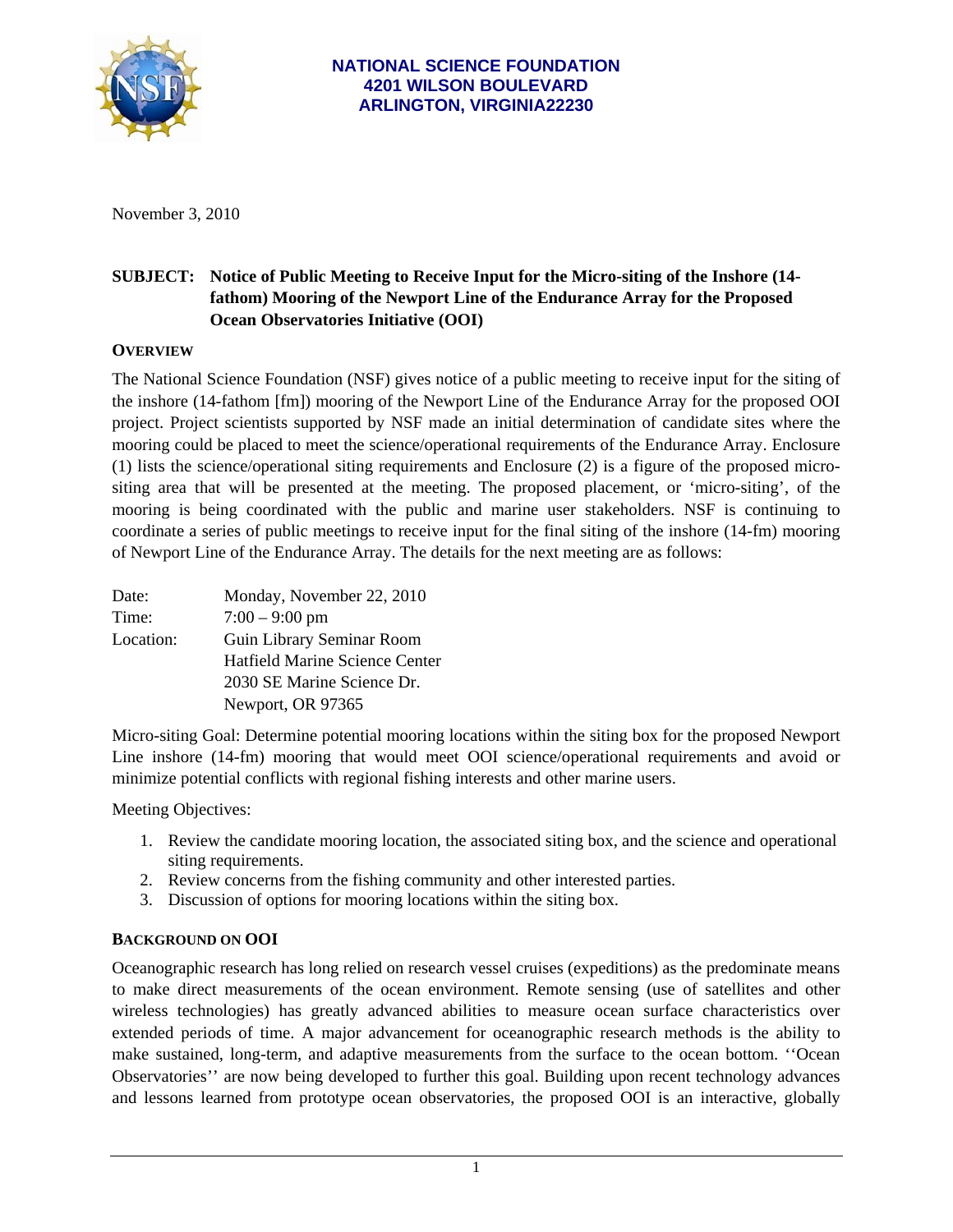distributed and integrated infrastructure that will be the backbone for the next generation of ocean sensors and resulting complex ocean studies that are presently unachievable. The proposed OOI would include the installation, operation, and maintenance of infrastructure along the coasts of Oregon, Washington, and Massachusetts and global buoys in the Eastern Pacific and Atlantic oceans. In addition, there would be an integration of mobile assets such as autonomous underwater vehicles (AUVS) and/or gliders. This largescale infrastructure would support sensors located at the sea surface, in the water column, and at or beneath the seafloor. The OOI would also support related elements, such as data dissemination and archiving, modeling of oceanographic processes, and education and outreach activities essential to the long-term success of ocean science.

### **BACKGROUND ON ENDURANCE ARRAY**

The proposed Endurance Array would be comprised of 2 lines of moorings, one located off the coast of central Oregon (Newport Line), and a second at a contrasting site off central Washington (Grays Harbor Line). The Newport Line inshore (14-fm) site would consist of a total of 2 moorings in 1 location (i.e. paired surface and subsurface moorings) and 6 gliders. Moorings would provide locally generated power to seafloor and platform instruments and sensors, and use satellite and other wireless technologies to link to shore and the Internet. Gliders would run missions in the vicinity of the moored array.

NSF prepared a Draft Site-Specific Environmental Assessment (SSEA), which identified a general area as a starting point for locating the proposed mooring. The environmental impacts associated with moorings being placed anywhere within these general areas have been addressed in the Draft SSEA. Additional information obtained through the micro-siting process and the public meetings will be incorporated into the environmental analysis in NSF's Final SSEA. This micro-siting process, however, allows the public to continue the dialogue with NSF with regard to the final location of the moorings. NSF recognizes the detailed nature of this information and is coordinating the public meeting on November 22 to provide an opportunity for additional information exchange. I look forward to your participation.

Sincerely,

Jan MeJove

 Jean McGovern OOI Program Director National Science Foundation

- Enclosures: (1) Table 1: Science/Operational Siting Requirements for the Newport Line Inshore (14-fm) Mooring
	- (2) Figure 2-7 from the Draft SSEA: Proposed Endurance Array (Newport Line) Candidate Inshore (14-fm) Mooring Site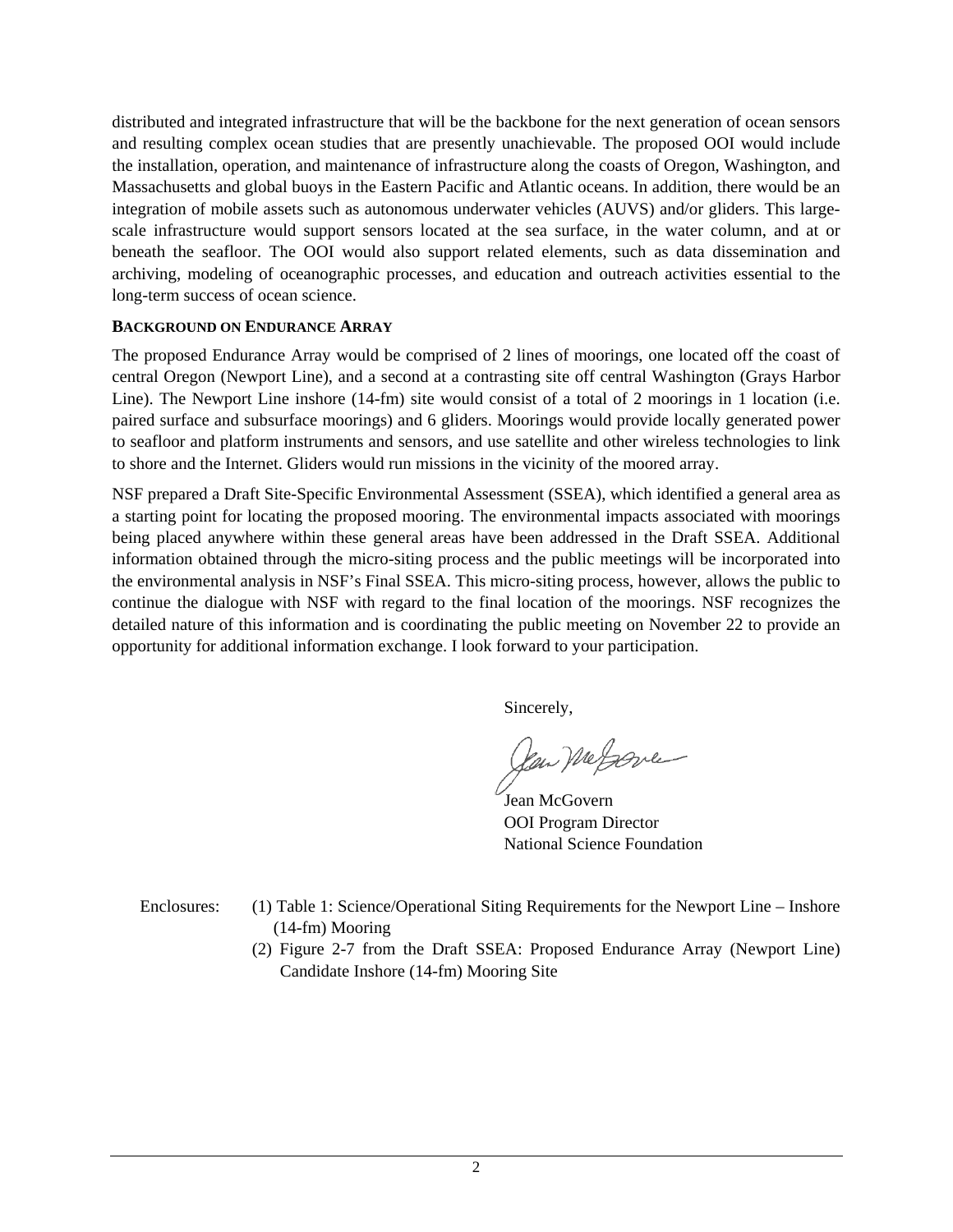## **ENCLOSURE (1)**

## **Table 1. Science/Operational Siting Requirements for the Newport Line – Inshore (14-fm) Mooring**

- soft bottom (clay, silty or sandy)
- at least 0.5 nm (0.9 km) outside of published barge tow lanes
- outside of designated shipping lanes
- $\cdot$  in 14-16 fm (25-30 m) water depth
- at least 0.2 nm (0.4 km) and not more than 3.2 nm (6 km) north of the Newport Hydrographic line which runs along 44.65° N.
- > 2 nm (3.7 km) from Yaquina Bay entrance (jetties) and navigational markers.